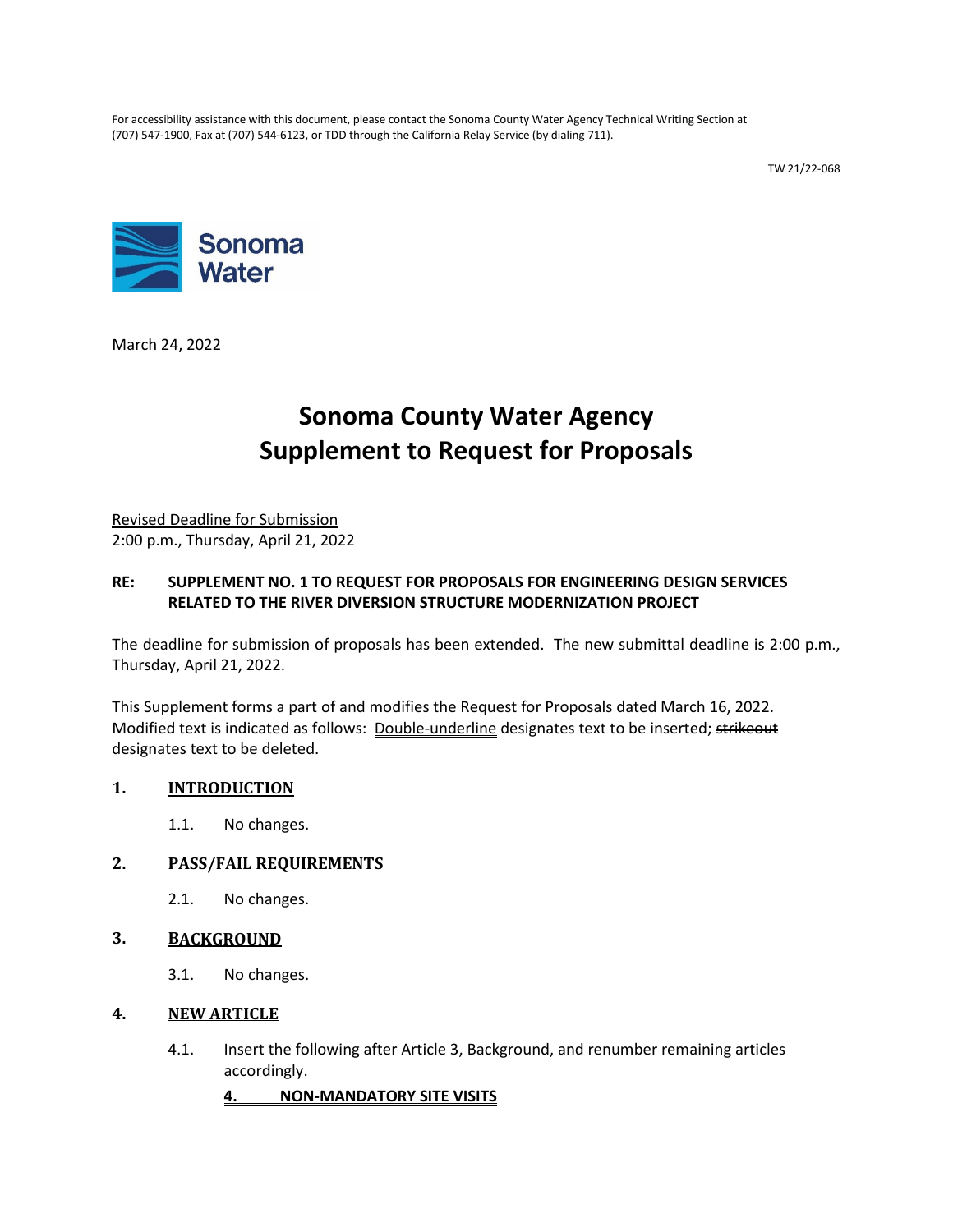4.1. Sonoma Water will conduct site visits as listed below at the site. A map showing the meeting place for the site visits is included in Attachment 4 (Site Visit Vicinity Map).

| a | Time         | Date                         |
|---|--------------|------------------------------|
|   | $10:00$ a.m. | <b>Friday, April 1, 2022</b> |
|   | 10:00 a.m.   | <b>Friday, April 8, 2022</b> |

4.2 Participants must provide a signed Attachment 5 (Indemnity and Release Agreement) and a copy of insurance as outlined in Attachment 5 to obtain access to the site. Participants can send this documentation to [Hannah.Camp@scwa.ca.gov](mailto:Hannah.Camp@scwa.ca.gov) at least 2 days prior to attending the site visit, and include the following text in subject line: "RDS SITE VISIT DOCUMENTATION—[Last Name][First Name]."

#### **5. MINIMUM QUALIFICATIONS**

5.1. No changes.

# **6. LOCAL SERVICE PROVIDER PREFERENCE**

6.1. No changes.

## **7. LIVING WAGE**

7.1. No changes.

## **8. SUBMITTAL OF PROPOSALS**

- 8.1. Modify Paragraph 7.3 as follows:
	- 7.3. Submit an electronic copy of the proposal to Sonoma Water at [Submissions@scwa.ca.gov](mailto:Submissions@scwa.ca.gov) by 2:00 p.m., Thursday Wednesday, April 216, 2022. Please reference TW 21/22-068 in the subject line of the email. A confirmation email will be generated in response to each submission to this email address. If a confirmation email is not received, please check spam and junk mail folders.

#### **9. EVALUATION**

9.1. No changes.

#### **10. CONTACTS**

10.1. No changes.

# **11. QUESTION(S)/ANSWER(S)**

Sonoma Water responses to questions are for the purposes of interpretation and clarification of the Request for Proposals and shall not be construed as changing, superseding, or contradicting any express term in the Request for Proposals. Questions received are listed below.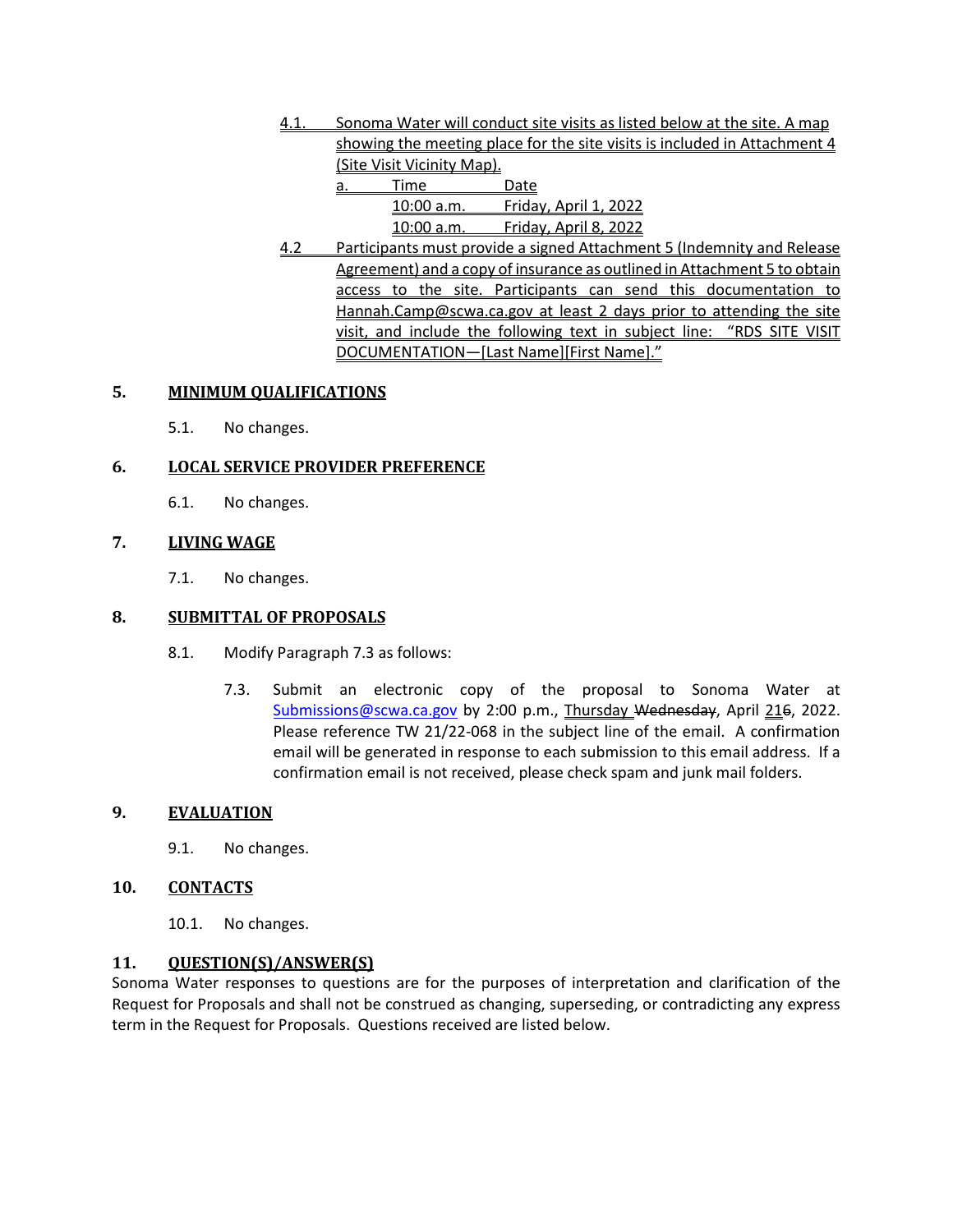1. *Question:* In the Background section, there is a reference to an Attachment 1 which includes some reference materials. We were not able to locate the attachment in the emailed materials or on Sonoma Water's website. Could you please share a copy of Attachment 1 with us?

*Answer:* This is in the Request for Proposals. Attachment 1 includes links to the subject information.

2. *Question:* Also, we would like to perform a site visit to better understand the condition of the existing facilities and scope of the project. Would it be possible to schedule a visit before proposals are due?

*Answer:* Answered in this Supplement above.

3. *Question:* I just wanted to confirm that proposals are due on April 14, 2022 by 2:00pm for the Engineering Design Services Related to the River Diversion Structure Modernization Project solicitation?

*Answer:* Answered in this Supplement above.

4. *Question:* Can you also tell me if there is a preliminary estimate, cost or budget for the project?

*Answer:* This is in the Request for Proposals (Attachment 1, Paragraph 1.1.d). Please submit per the Request for Proposals.

5. *Question:* I was hoping to see if there was an estimated cost available for the RFP above.

*Answer:* This is in the Request for Proposals (Attachment 1, Paragraph 1.1.d). Please submit per the Request for Proposals.

6. *Question:* Is there a start date established as well?

*Answer:* No.

Sincerely,

James Jasperse, P.E. Chief Engineer/Director of Groundwater Management

Encs.

c: Hannah Camp Lisa Consani

rw S:\Clerical\Pinks\03-21-22\RFP ltr 2122-068 Supplement 1.docx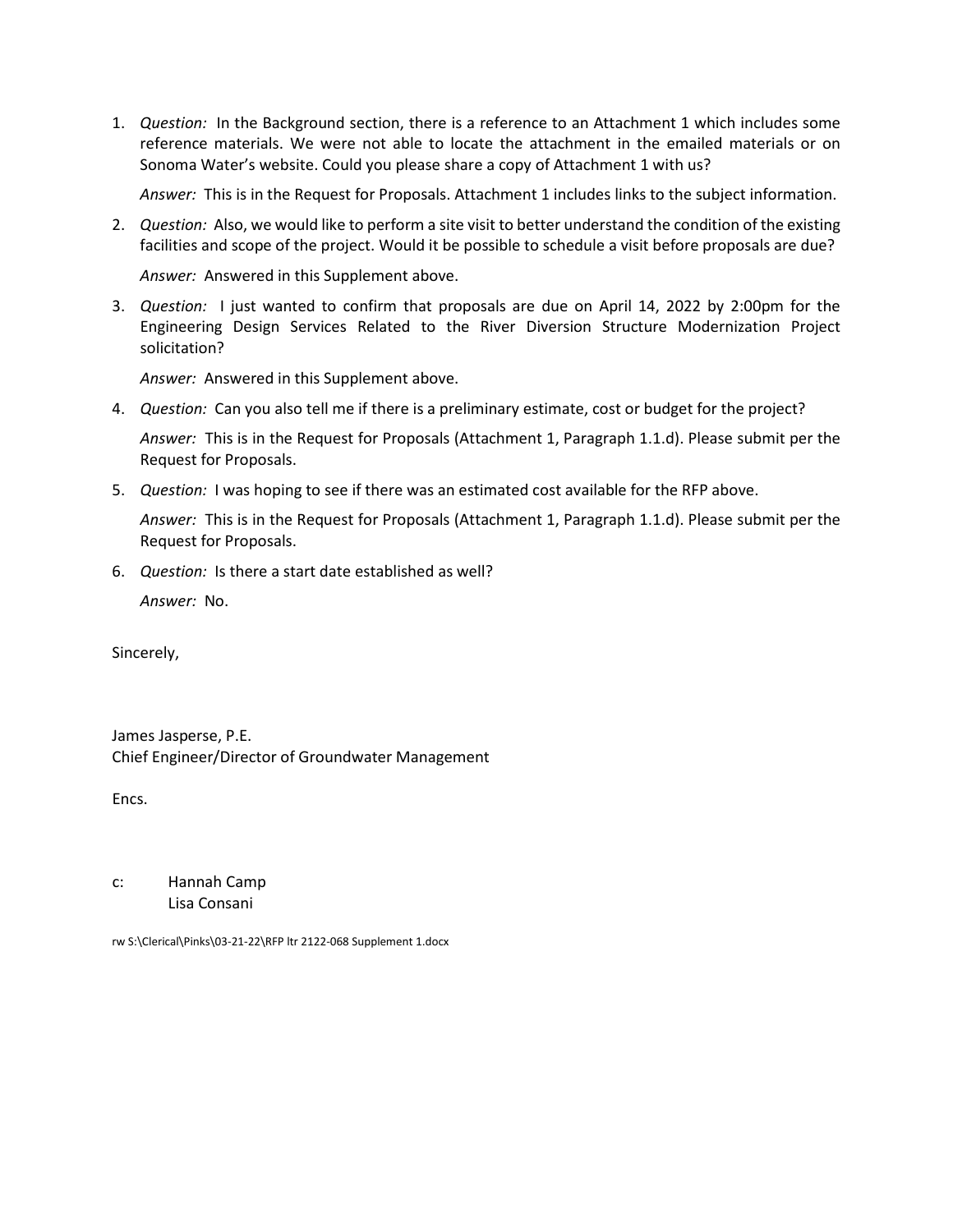# **ATTACHMENT 1 – PROJECT DESCRIPTION**

No changes.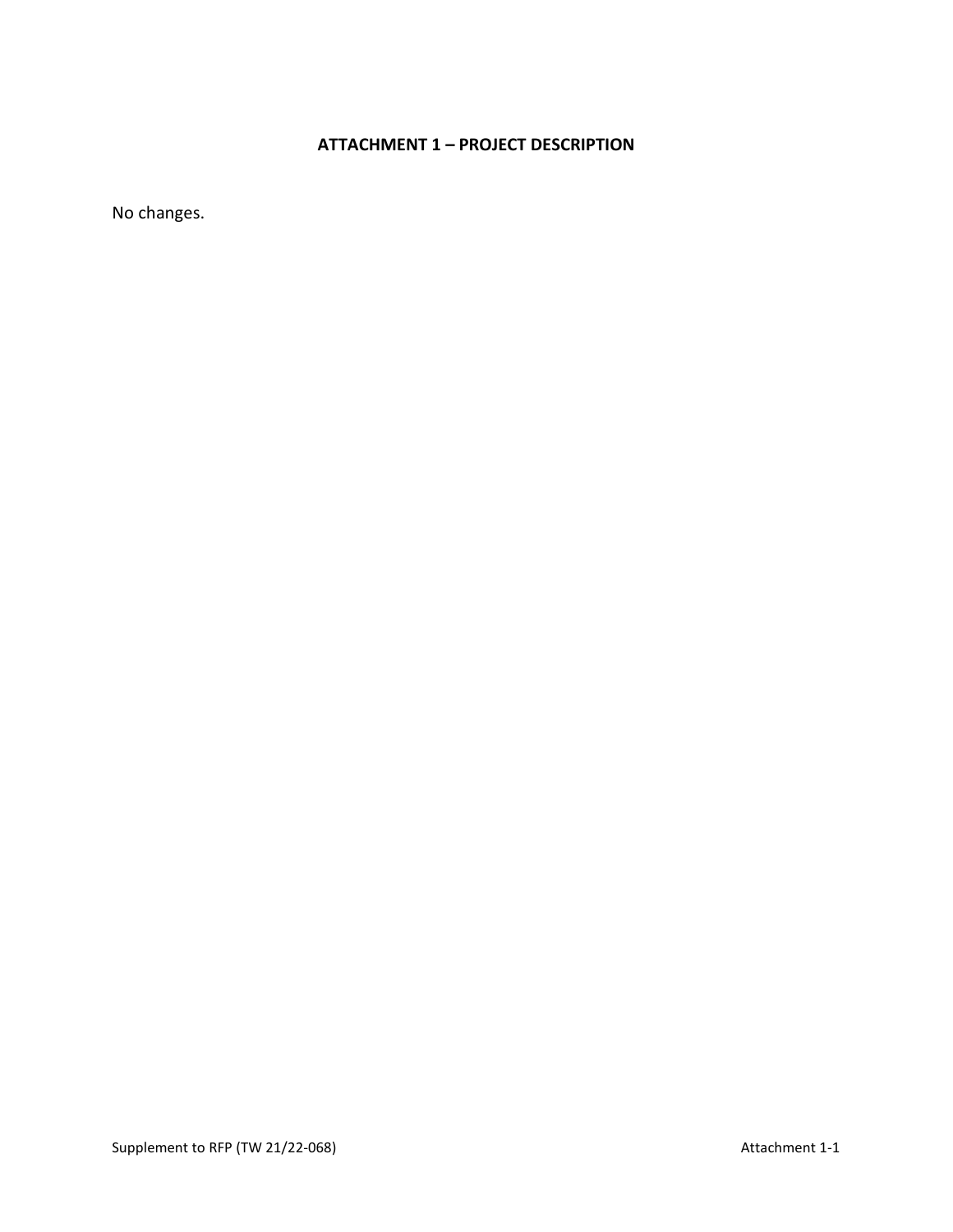# **ATTACHMENT 2 – DECLARATION OF LOCAL BUSINESS FOR SERVICES**

No changes.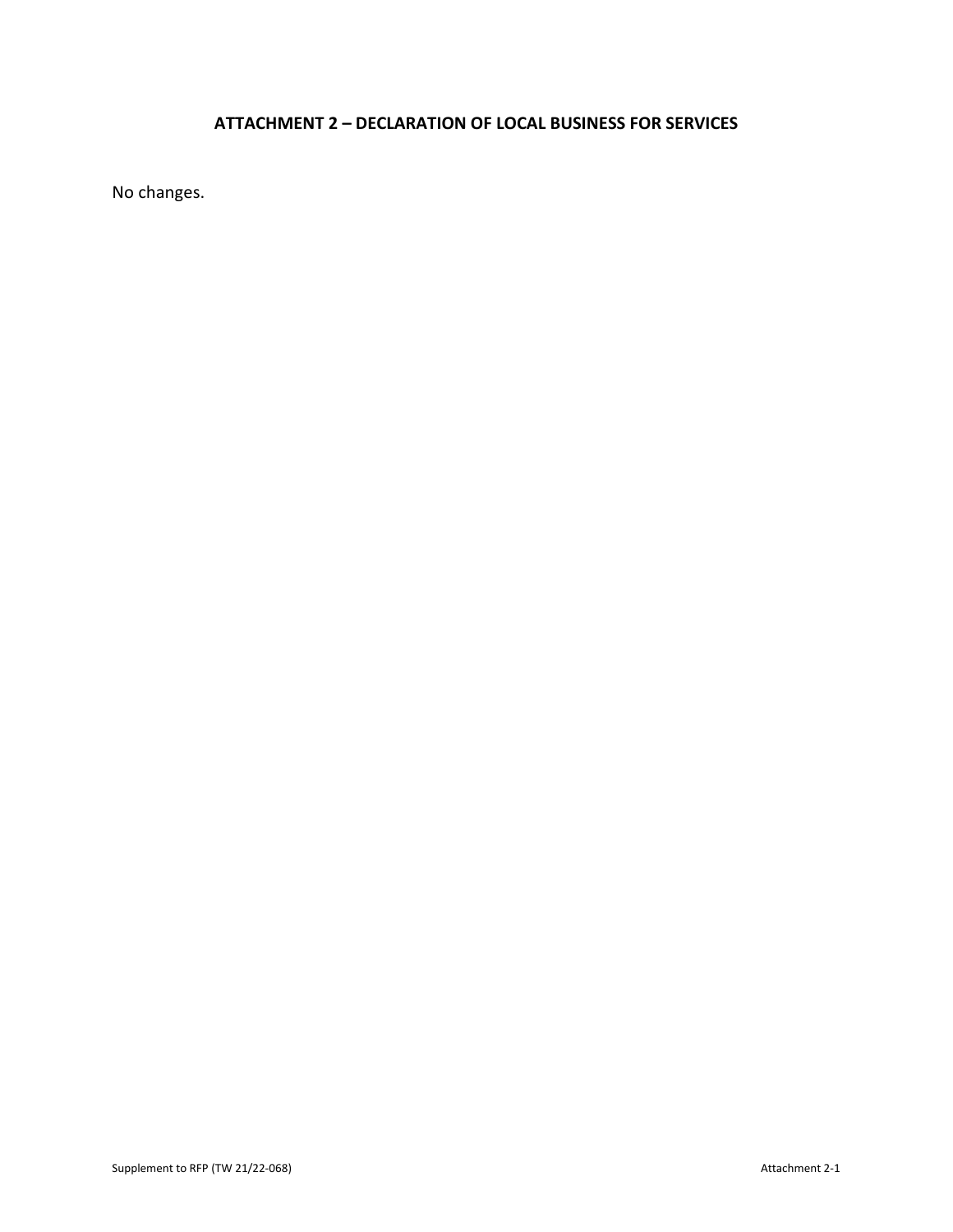# **ATTACHMENT 3**

No changes.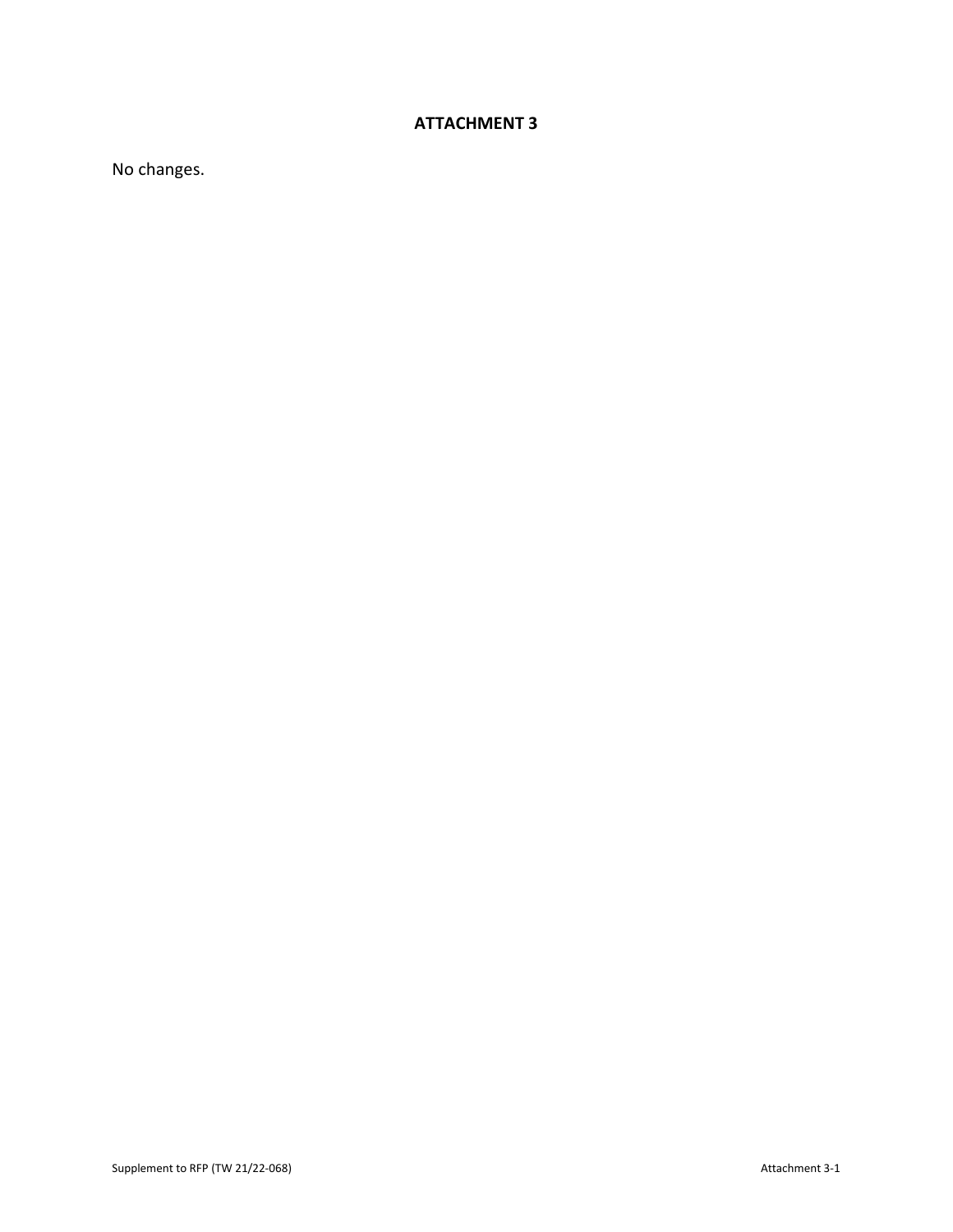## **ATTACHMENT 4 – SITE VISIT VICINITY MAP**



# River Diversion Structure - Site Visit Map

*Not to Scale*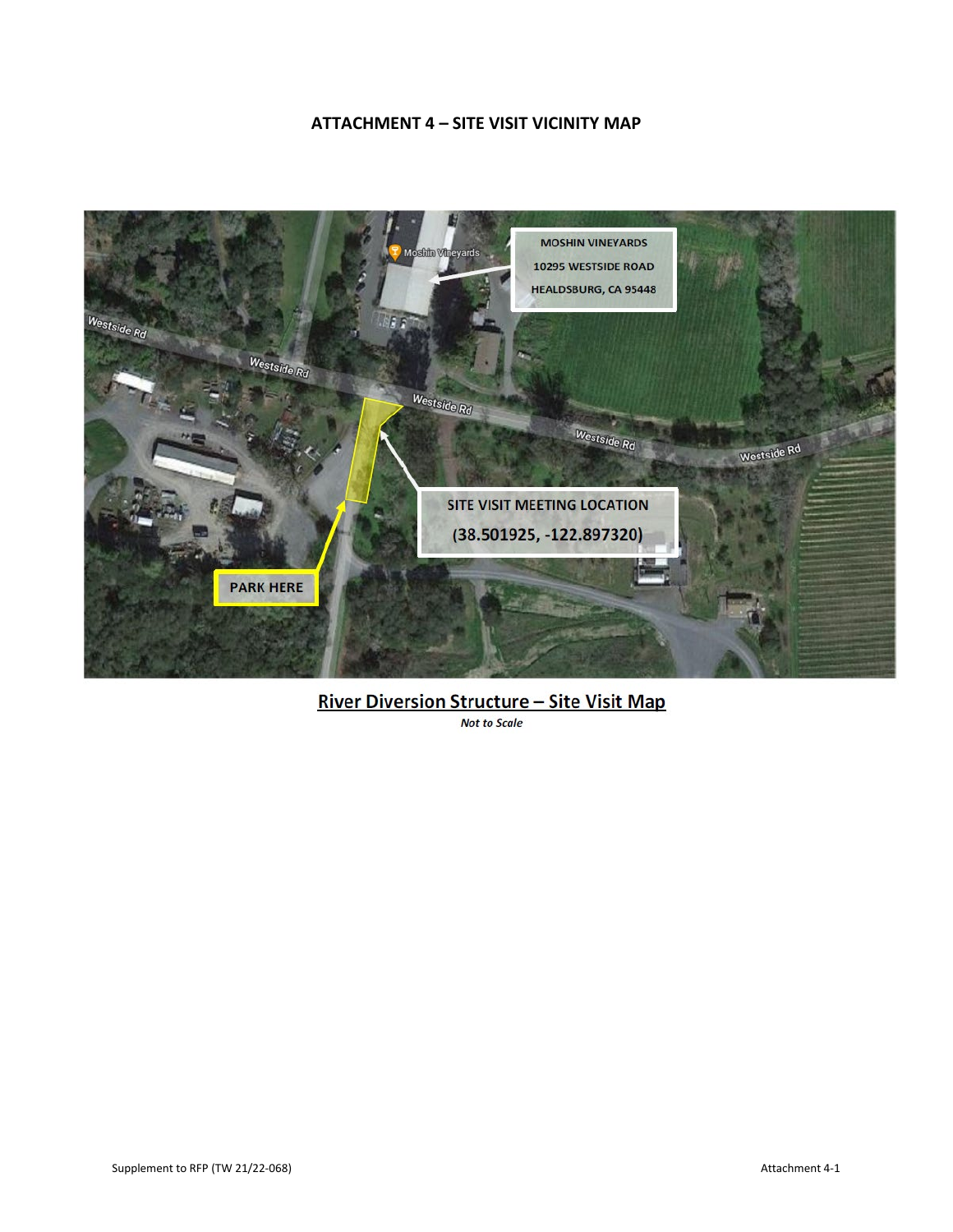## **ATTACHMENT 5 – INDEMNITY AND RELEASE AGREEMENT**

|                     | Dated                                                         |
|---------------------|---------------------------------------------------------------|
| POTENTIAL PROPOSER: |                                                               |
| OWNER:              | SONOMA COUNTY WATER AGENCY (SONOMA WATER)                     |
| SITE:               | HEALDSBURG, CA                                                |
| SUBJECT:            | REQUEST FOR PROPOSALS FOR ENGINEERING DESIGN SERVICES RELATED |
|                     | TO THE RIVER DIVERSION STRUCTURE MODERNIZATION PROJECT (RFP)  |

In consideration Sonoma Water's permitting the undersigned potential proposer ("Proposer") to have access to the site, Proposer hereby agrees as follows:

- 1. To the greatest extent permitted by law, Proposer hereby releases, and shall defend, indemnify and hold harmless Sonoma Water, and its officers, employees, consultants, representatives, and agents, and all other parties having any other interest in the site, against any claim or liability, including attorney's fees, arising from or relating to any site-related access, investigation, test, inspection and/or other activity conducted by Bidder or any of Proposer's officers, employees, consultants, representatives, and/or agents, regardless of whether claim or liability is caused in part by the negligence of Sonoma Water or by any released and indemnified party.
- 2. **Proposer, having had full opportunity to consult with independent counsel regarding this matter, expressly waives all benefits and rights otherwise available under section 1542 of the California Civil Code, which provides:**

**A general release does not extend to claims which the creditor does not know or suspect to exist in his favor at the time of executing the release, which if known by him or her, must have materially affected his or her settlement with the debtor.**

**Proposer has read the foregoing waiver and understands that the releases here granted by Proposer apply to and include all known and unknown and unexpected claims. Proposer intends, by signing this Indemnity and Release Agreement, to release and assume the risk of unknown claims.**

**By: \_\_\_\_\_\_\_\_\_\_\_\_**

**Proposer initials**